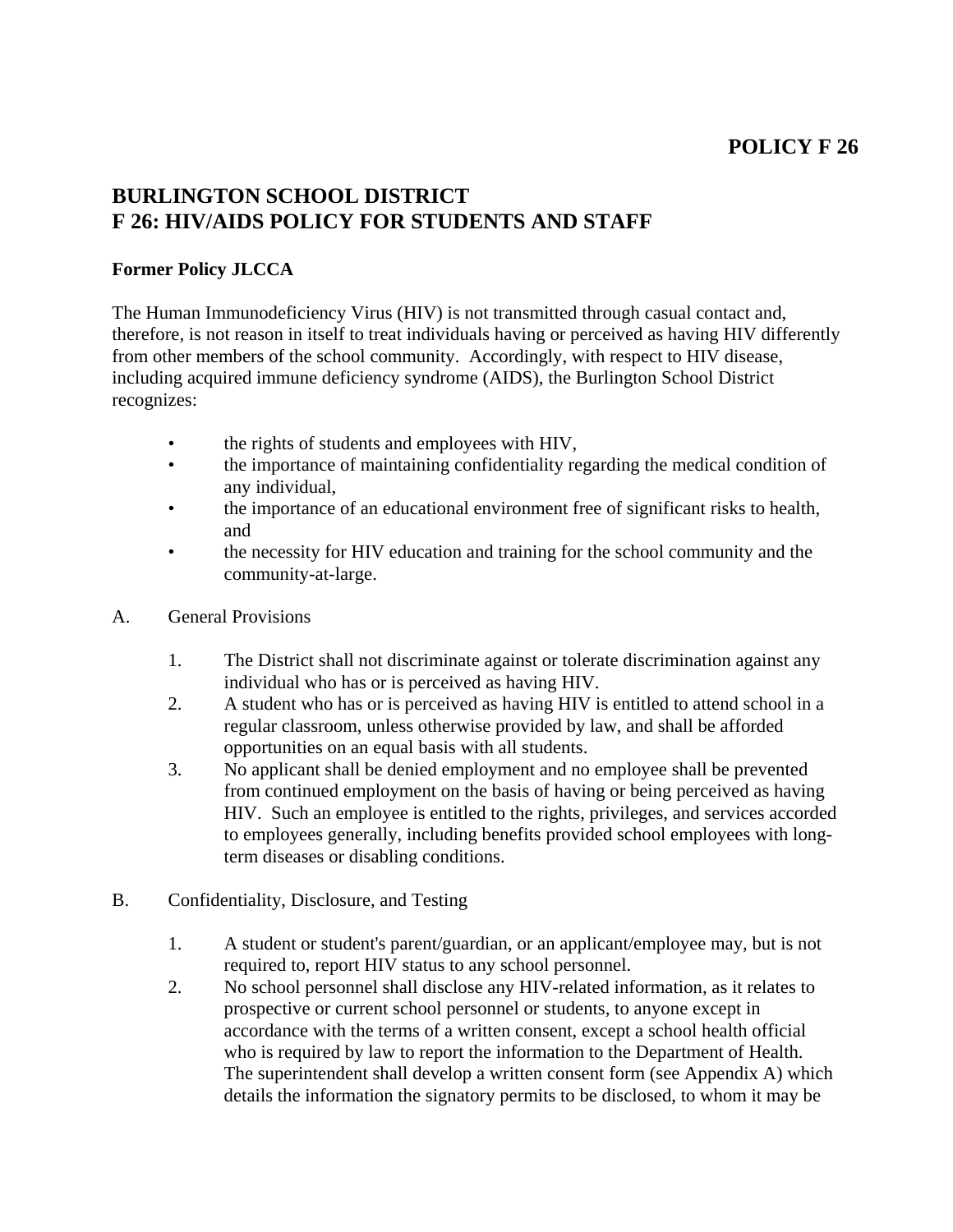disclosed, its specified time limitation, and the specific purpose for the disclosure. The superintendent shall develop procedures which ensure confidentiality in the maintenance and, where authorized, dissemination of all medically-related documents (See Procedures).

- 3. The District shall not discriminate against any individual who does not provide written consent.
- 4. No school official shall require any applicant, employee, or prospective or current student to have any HIV-related test.
- C. Education and Instruction
	- 1. HIV is not, in itself, a disabling condition, but it may result in conditions that are disabling. To the extent that a student who has HIV is determined to meet the criteria for eligibility for accommodations under state and federal nondiscrimination laws or for special education services, the school district shall meet all procedural and substantive requirements.
	- 2. The District shall provide systematic and extensive elementary and secondary comprehensive health education which includes education on HIV infection, other sexually transmitted diseases as well as other communicable diseases, and the prevention of disease, as required by state law. This comprehensive education health program will be subject to curriculum review periodically.
	- 3. The superintendent shall designate a coordinator to oversee the district's HIV education plans and programs.
- D. Exposure to Bloodborne Pathogens and Universal Precautions
	- 1. The school district shall comply with applicable Vermont Occupational Safety and Health Administration (VOSHA) rules in order to protect employees who are reasonably anticipated to be exposed to bloodborne pathogens as part of their regular job duties.
	- 2. The superintendent or his/her designee shall determine those employees (by job class and possibly by task or procedure) who are reasonably anticipated to have occupational exposure to blood or other potentially infectious materials as part of their duties. These employees will be protected in strict accordance with the provisions of the Bloodborne Pathogens Standard.
	- 3. The superintendent or his/her designee shall provide training to all staff and students about: the hazards of bloodborne pathogens; the recommended operating procedures of universal precautions; the existence of the VOSHA required exposure control plan; and the location and use of appropriate protective equipment and first aid devices.
	- 4. The superintendent or his/her designee shall offer information on the recommended operating procedures of universal precautions to teaching substitutes and school volunteers.
- E. Enforcement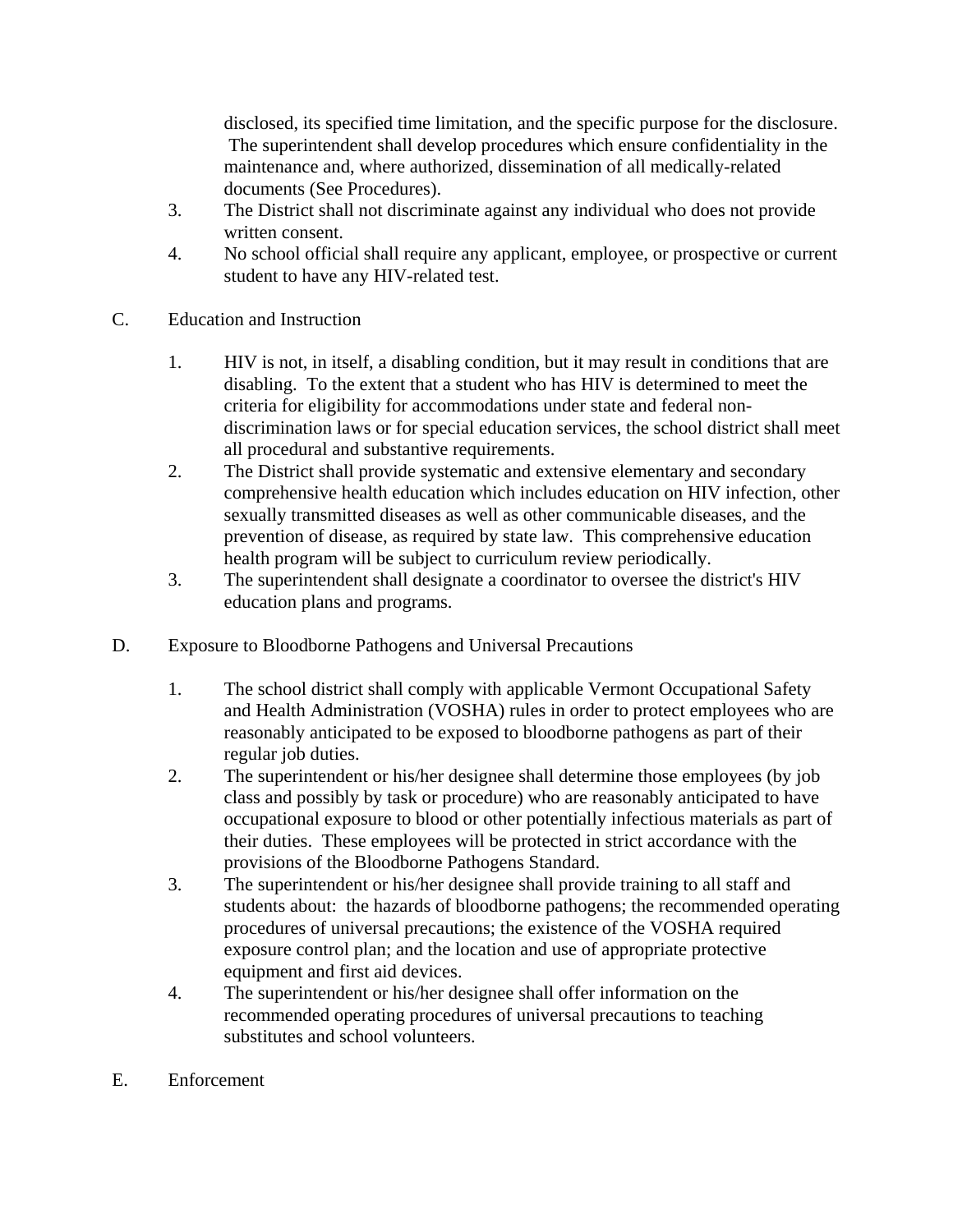1. A person who violates this policy may be subject to remedial and/or disciplinary action in accordance with applicable laws, collective bargaining agreements, policies, and/or disciplinary codes.

| Legal References:        | Title VI, Civil Rights Act of 1964, and as amended by the Equal                                                   |
|--------------------------|-------------------------------------------------------------------------------------------------------------------|
|                          | Employment Act of 1972                                                                                            |
|                          | 20 U.S.C. §1400 et seq. Individuals with Disabilities Education Act (IDEA),                                       |
|                          | 29 U.S.C. §653 et seq. Occupational Safety and Health Act of 1970                                                 |
|                          | 29 U.S.C. §794 et seq. Section 504 of the Rehabilitation Act of 1973                                              |
|                          | 42 U.S. C. §12101 (1990) et seq. American with Disabilities Act                                                   |
|                          | 29 C.F.R. §1910.1030 Requirement of Plan and Universal Precaution Procedures. Occupational Exposure to Bloodborne |
|                          | Pathogens Standard                                                                                                |
|                          | 1 V.S.A. §317(b)(7) and (11) Exceptions to Public Records Statute                                                 |
|                          | 16 V.S.A. §131 et seq., §906 Required Educational Programs                                                        |
|                          | 18 V.S.A. §1001, Duty of School Health Official to Report                                                         |
|                          | 18 V.S.A. §1127 Prohibiting Mandatory HIV Testing and                                                             |
|                          | Discrimination of Positive Tests - Students,                                                                      |
|                          | 21 V.S.A. $\S 201(c)(2)$ and $\S 224$ , Federal OSHA and State VOSHA provisions in Vermont                        |
|                          | 21 V.S.A. SubChapter 6, Fair Employment Practices, including                                                      |
|                          | Prohibition of employee testing re HIV or discrimination on basis of positive test                                |
|                          | Communicable Disease Regulations, Part IV, §4-101-4-206, Vermont Department of Health                             |
| <b>Cross References:</b> | Communicable Diseases/School Personnel D 9                                                                        |
|                          | Communicable Diseases/ Students F 25                                                                              |

| <b>POLICY REVIEWED:</b> | August 6, 1997 |
|-------------------------|----------------|
| <b>FIRST READING:</b>   | March 10, 1998 |
| <b>SECOND READING:</b>  | April 14, 1998 |